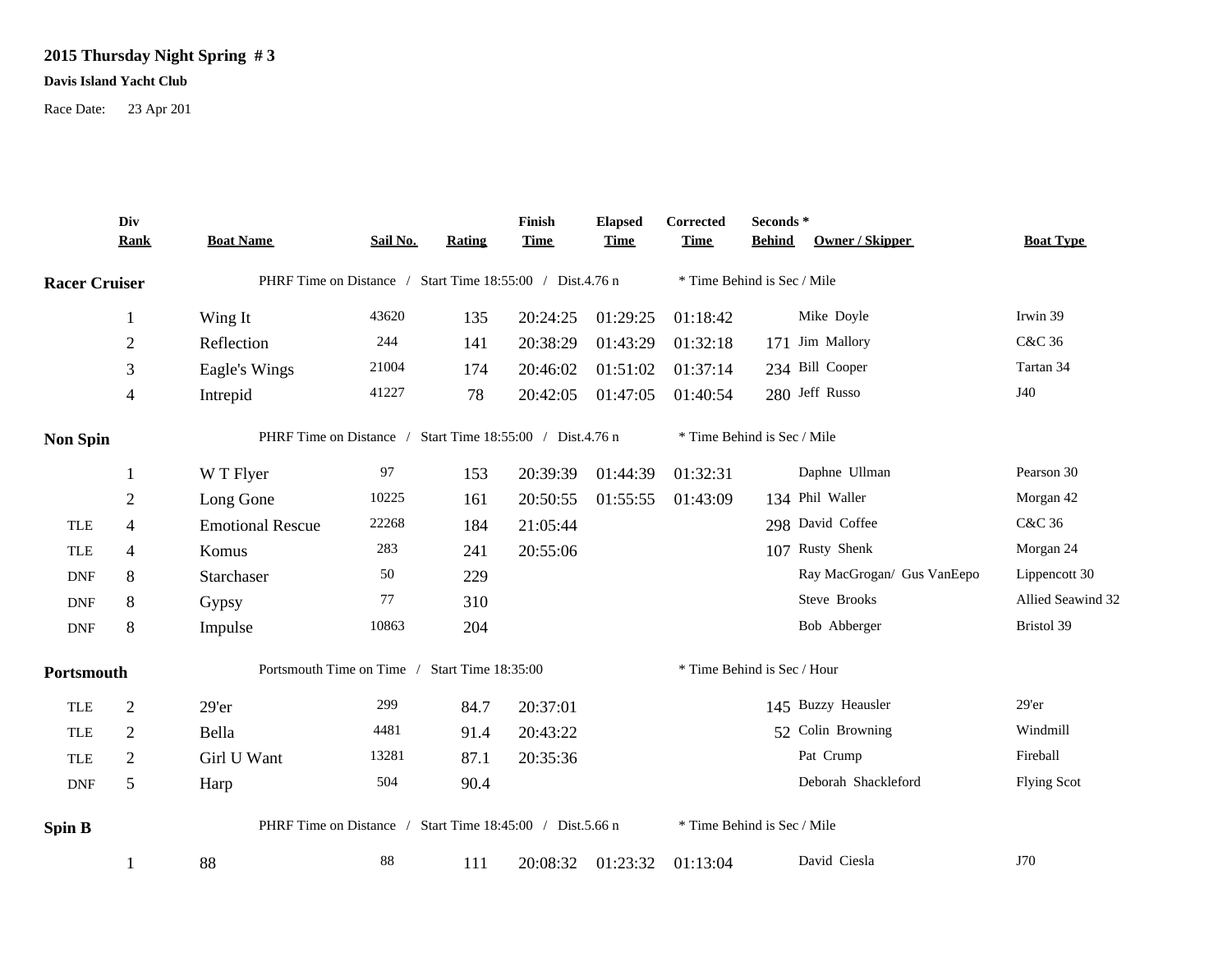|                             | $\mathfrak{2}$ | Junior                                                    | 41186                                                     | 123 | 20:22:09 | 01:37:09 | 01:25:33                    | 132 Frank Selph Jr             | J27                |  |  |  |
|-----------------------------|----------------|-----------------------------------------------------------|-----------------------------------------------------------|-----|----------|----------|-----------------------------|--------------------------------|--------------------|--|--|--|
|                             | 3              | Whirligig                                                 | 82                                                        | 141 | 20:24:32 | 01:39:32 | 01:26:14                    | 140 Charlie Cushing            | Ulitimate 20       |  |  |  |
|                             | $\overline{4}$ | Untouchable                                               | 11                                                        | 111 | 20:22:11 | 01:37:11 | 01:26:43                    | 145 Allen Saunders             | Elliott 770        |  |  |  |
|                             | 5              | Mal de Mer                                                | 747                                                       | 156 | 20:28:30 | 01:43:30 | 01:28:47                    | 167 Richard Karran             | Wavelength 24      |  |  |  |
|                             | 6              | Tenacity                                                  | 241                                                       | 132 | 20:30:00 | 01:45:00 | 01:32:33                    | 207 Ken Hardy                  | Laser 28           |  |  |  |
|                             | 7              | Abracadabra                                               | 511                                                       | 156 | 20:37:25 | 01:52:25 | 01:37:42                    | 261 Bob Van Horn/ Doug Roberts | Wavelength 24      |  |  |  |
|                             | $8\,$          | <b>Bob Sled</b>                                           | 135                                                       | 105 | 20:37:48 | 01:52:48 | 01:42:54                    | 316 Bob Bilthouse              | VX1                |  |  |  |
|                             | 9              | Volant II                                                 | 99                                                        | 177 | 20:50:56 | 02:05:56 | 01:49:14                    | 383 John Gifford               | J22                |  |  |  |
| <b>TLE</b>                  | 11             | Privateer                                                 | 282                                                       | 132 | 20:45:49 |          |                             | 374 Chris Jones                | S <sub>2</sub> 9.1 |  |  |  |
| <b>TLE</b>                  | 11             | <b>Boat</b>                                               | 57                                                        | 156 | 20:49:55 |          |                             | 394 Larry Willis               | Wavelengh 24       |  |  |  |
| <b>TLE</b>                  | 11             | Dr Bligh                                                  | $30\,$                                                    | 132 | 20:49:59 |          |                             | 418 Mike Maher                 | S <sub>2</sub> 9.1 |  |  |  |
| $\ensuremath{\mathsf{DNF}}$ | 14             | Forerunner                                                | 23656                                                     | 132 |          |          |                             | Tim Ruman/ Frank Selph         | <b>J30</b>         |  |  |  |
| Melges 24                   |                |                                                           | PHRF Time on Distance / Start Time 18:40:00 / Dist.5.66 n |     |          |          |                             | * Time Behind is Sec / Mile    |                    |  |  |  |
|                             | $\mathbf{1}$   | Wicked Witch                                              | 719                                                       | 75  | 19:52:51 | 01:12:51 | 01:05:47                    | Joe Blouin                     | Melges 24          |  |  |  |
|                             | $\overline{2}$ | Rogue                                                     | 457                                                       | 75  | 19:56:10 | 01:16:10 | 01:09:06                    | 35 Bob Kroetsch                | Melges 24          |  |  |  |
|                             | $\mathfrak{Z}$ | Firewater                                                 | 687                                                       | 75  | 19:56:55 | 01:16:55 | 01:09:51                    | 43 George Haynie               | Melges 24          |  |  |  |
|                             | $\overline{4}$ | Carmelita                                                 | 119                                                       | 75  | 20:00:35 | 01:20:35 | 01:13:31                    | 82 J.A. Booker                 | Melges 24          |  |  |  |
| J24                         |                | PHRF Time on Distance / Start Time 18:40:00 / Dist.5.66 n |                                                           |     |          |          | * Time Behind is Sec / Mile |                                |                    |  |  |  |
|                             | -1             | Long Shot                                                 | 2917                                                      | 171 | 20:18:08 | 01:38:08 | 01:22:00                    | John Poulson                   | J24                |  |  |  |
|                             | $\overline{2}$ | Ragged Edge                                               | 154                                                       | 171 | 20:24:24 | 01:44:24 | 01:28:16                    | 66 Dan Kresge                  | J24                |  |  |  |
|                             | 3              | Irish                                                     | 249                                                       | 171 | 20:39:17 | 01:59:17 | 01:43:09                    | 224 Michael Horan              | J24                |  |  |  |
| <b>TLE</b>                  | $\sqrt{5}$     | Rabble Rouser                                             | 292                                                       | 171 | 20:45:36 |          |                             | 291 Scott MacGregor            | J24                |  |  |  |
| $\ensuremath{\mathsf{DNF}}$ | 6              | Sabotage                                                  | 1858                                                      | 171 |          |          |                             | Nate Vilardebo                 | <b>J24</b>         |  |  |  |
| Spin A                      |                | PHRF Time on Distance / Start Time 18:50:00 / Dist.5.66 n |                                                           |     |          |          |                             | * Time Behind is Sec / Mile    |                    |  |  |  |
|                             | -1             | No Limit                                                  | 39526                                                     | 42  | 20:01:46 | 01:11:46 | 01:07:48                    | Burns/Hobbs/ Zonnenberg        | Farr 395           |  |  |  |
|                             | $\overline{2}$ | Wired                                                     | 39511                                                     | 42  | 20:02:49 | 01:12:49 | 01:08:51                    | 11 Allen Thomas                | Farr 395           |  |  |  |
|                             | 3              | Rocket                                                    | 48                                                        | 72  | 20:23:54 | 01:33:54 | 01:27:06                    | 205 Tarry Grimsdale            | J35                |  |  |  |
|                             | 4              | Fire & Ice                                                | 83198                                                     | 81  | 20:42:05 | 01:52:05 | 01:44:27                    | 389 George Cussins             | J105               |  |  |  |
| <b>DNF</b>                  | 6              | Where U Kats At                                           | 43841                                                     | 93  |          |          |                             | Jamie Myers                    | Carrera 290        |  |  |  |